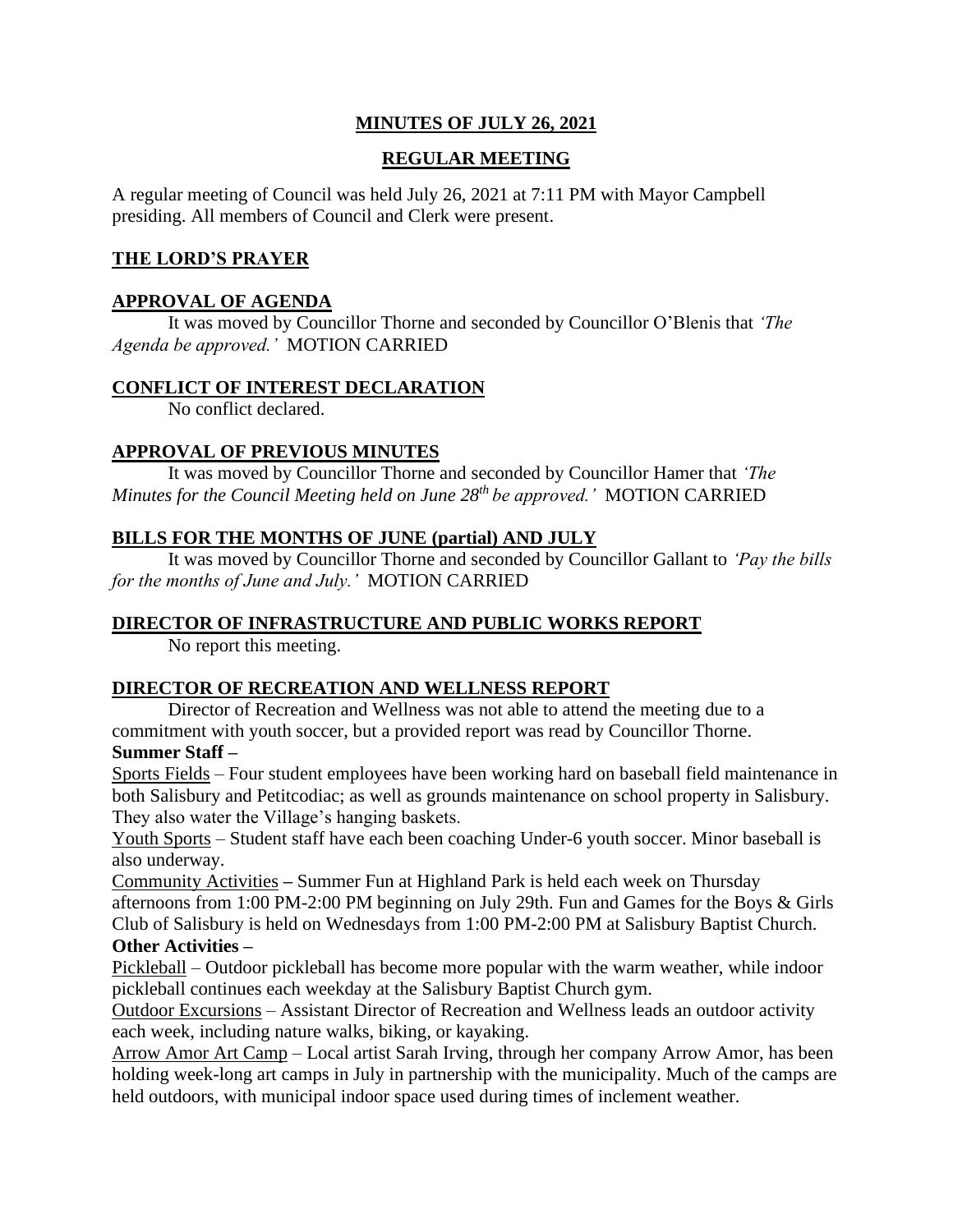**ParticipACTION** – In its first year participating, Salisbury placed third among New Brunswick communities and in the top-50 in Canada in the ParticipACTION Community Better Challenge in June, during which time participants tracked and submitted their active minutes. Salisbury area residents tracked over 3.5-million minutes with over 200 residents tracking their physical activity on the ParticipACTION smartphone app. A number of local organizations also participated: AMP IT UP Dance Studio, Boys & Girls Club of Salisbury, Here We Grow Little Learners, Salisbury Elementary School, Salisbury Middle School and JMA Armstrong High School, Armstrong HS Senior Girls Basketball, Salisbury Daily Walkers, Salisbury/Petitcodiac Minor Baseball, Salisbury Gym, The Green Pig Country Market, Silver Fox Estate, and Wee College Salisbury. An extra thank you to Assistant Director of Recreation and Wellness Donna Hunwicks-Hopper, who brought this challenge to the village and took the lead on it. It was learned on the morning of July 26<sup>th</sup> that North Grenville, Ontario was named Canada's most active community. Salisbury will be back next year with more ways to get active and hopefully earn the acknowledgment as the country's most active community.

#### **Community Days** –

Movie Night at Highland Park – Movie Night at Highland Park is scheduled for Thursday evening, August 19<sup>th</sup> starting at 9:00 PM. The feature will be Raya and The Last Dragon. Popcorn and snacks will be available.

Kids Day – Kids games are scheduled for Friday, August  $20<sup>th</sup>$  at Highland Park starting at noon. Fundraising Dinner – For the fundraising dinner for Recreation and Wellness initiatives it will be a chicken salad dinner this year instead of lobster, due to the very high cost of lobster. This will take place on Friday, August  $20<sup>th</sup>$  from 4:30 PM-6:30 PM at the Lions club. It will be take-out. Fun Run – A Fun Run will tentatively take place on the morning of Saturday, August  $21<sup>st</sup>$  prior to the parade along the same route as the parade.

**Petitcodiac Riverkeeper** – Krysta Cowling of the environmental group Petitcodiac Riverkeeper has been reaching out to municipalities, businesses and organizations located along the Petitcodiac River expressing a desire to promote events that share the history and importance of the river. Department of Recreation and Wellness would like to coordinate an event with this theme of learning about the river in mind.

#### **PRESENTATION – Susan Linkletter / Potential Farmers Market**

Susan Linkletter was not in attendance.

#### **BUSINESS ARISING FROM MINUTES**

#### Erosion

An update is expected soon from project partner Fort Folly Habitat Recovery. The group will attempt to do as much of Phase Two as it can, preferably completing the work it is able to do in September, despite less available funding than was anticipated. The Village has already committed \$30,000 toward this. As reported previously, the municipality's Environmental Trust Fund grant application was denied. This will result in the expected scaling-back of what can be accomplished in Phase Two. Project partners will meet to discuss the available options. Mayor Campbell said he plans to discuss the funding shortfall with the MLA, and has also recommended to a couple of residents who have asked him about this to also contact the MLA.

Railway Trestle (Bridge) Nothing new to report.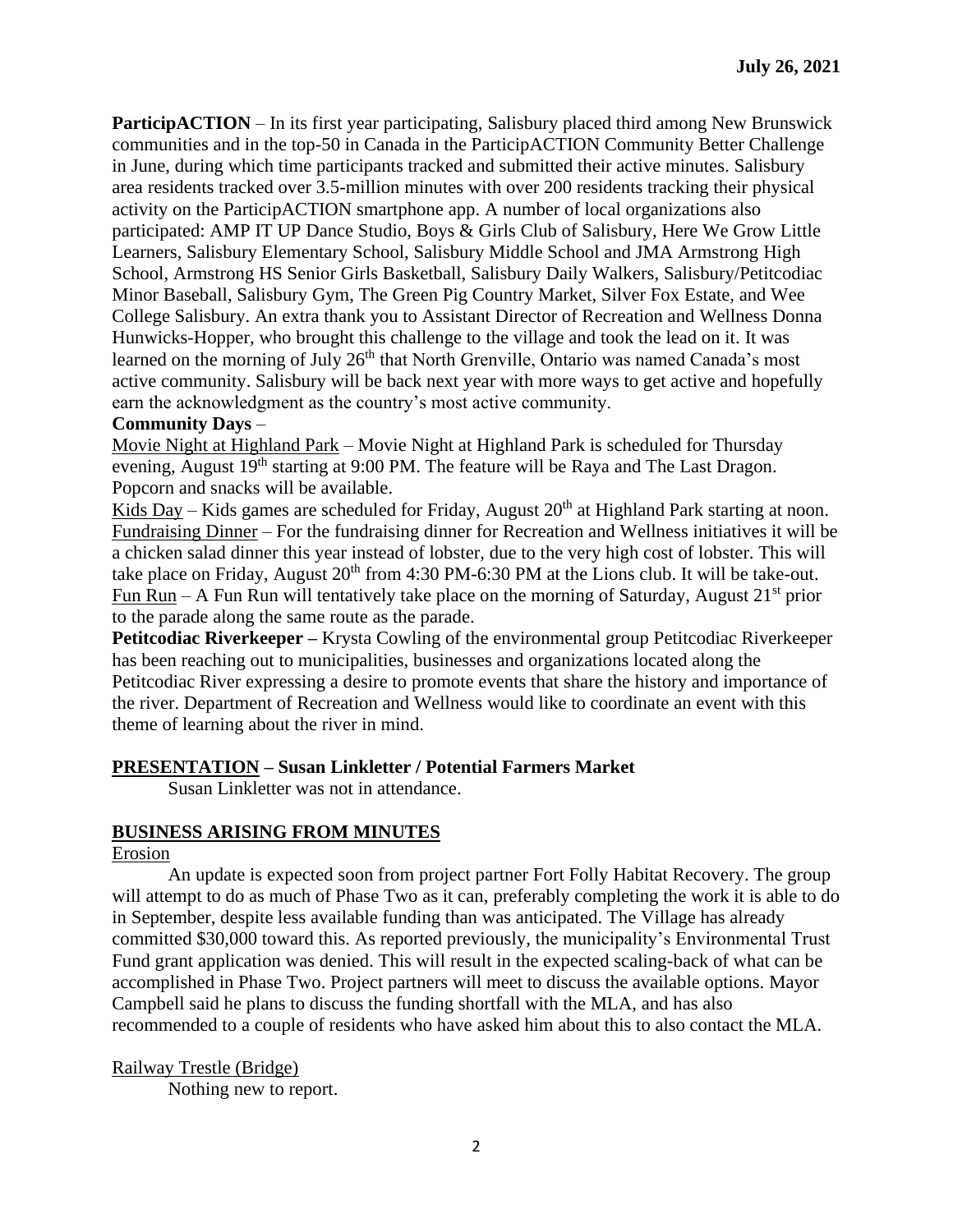### **CORRESPONDENCE**

### **The following items were discussed by accommodated and remaining correspondence placed on file:**

Southeast Regional Service Commission – Development & Building Permits, June 2021

Provided by Southeast Regional Service Commission was the Development and Building Permit report for June. Three permits were issued for a fence, a greenhouse foundation, and a mini-home with a detached deck. The total estimated value of the three projects is \$134,416.00.

#### Southeast Regional Service Commission – Local Planning Revenues Quarterly Payment

Received from Southeast Regional Service Commission were the local planning revenues for April, May and June, totalling \$3,100.31.

#### J Division RCMP Policing Model Summer 2021

Correspondence was received from J Division RCMP Commanding Officer, A/Comm. Larry Tremblay, M.O.M. extending an offer to meet with the mayor to further discuss the particulars of provincial policing as a followup to an initial information package distributed immediately after the May municipal election. Attached to the email was the J Division RCMP Policing Model for Summer 2021.

### **FIRE DEPARTMENT REPORT**

Councillor Hamer gave a summary of the Salisbury Fire Rescue report he submitted to Council, noting that in June there were two structure fires. Otherwise, it was a typical month for the fire department, including a tanker shuttle operation with Southern Valley Mutual Aid. He also noted that Salisbury Fire Rescue has two new probationary fire fighters. The full report provided by Councillor Hamer has been filed at the Village Office.

#### **RCMP REPORT**

Councillor Hamer explained that he had met on July 23rd with Sgt. Tamara Patterson of the Riverview Detachment of Southeast District RCMP to discuss the lack of information provided by RCMP to Salisbury Village Council, despite the fact Salisbury pays the RCMP directly for services provided to the municipality. It was requested that any crime statistics relating to Salisbury be calculated and provided directly to the Village. Clerk noted that the last RCMP report provided to Council was in 2019, and that prior to the coronavirus pandemic a member of the RCMP would attend a meeting of Council at least two or three times a year to provide an incident report. It was asked by Councillor Hamer that an RCMP member attend Council every two or three meetings to provide updates in person, to which Sgt. Patterson replied that she would hopefully be able to comply despite the fact their compliment of 19 members is spread thin. They also discussed the homeless facility that is in the planning stages for the Little River area of Albert County.

### **EMERGENCY MEASURES ORGANIZATION (EMO) REPORT**

After informing Council that he had recently touched base with Regional Emergency Management Coordinator for Southeast, Phil Fontaine, Councillor Hamer offered his services as the Village of Salisbury's Emergency Measures Coordinator, a role currently held by the Clerk in an acting capacity, further recommending that Fire Fighter Brad MacLeod be named Emergency Site Manager in the Village's Emergency Measures Plan. Councillor Hamer also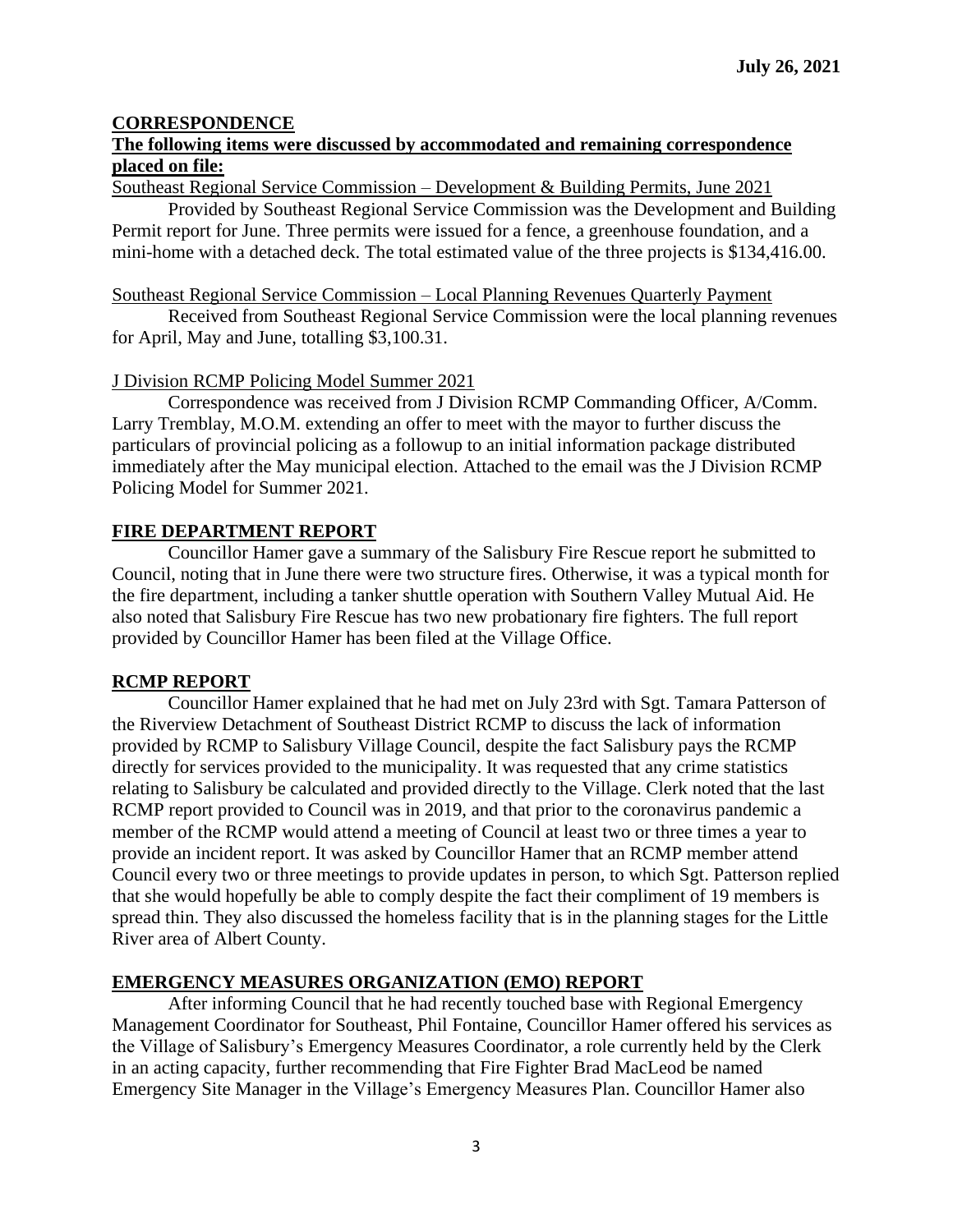suggested that said plan be signed and approved by Mayor and Council, and that the plan then be provided to Phil Fontaine. Councillor Hamer went on to recommend that each Council member and staff member take the basic online EMO course, ICS (Incident Command System) 100. Clerk interjected that many of the staff have taken EMO training in the past. Also suggested by Councillor Hamer was that a tabletop exercise; that is, a mock disaster response exercise, be held for the Village of Salisbury sometime within the next year.

### **MAYOR'S REPORT**

St. John Ambulance – Congratulated Wayne Gladstone of Salisbury on receiving the St. John Ambulance 40-year bar service medal from Lt.-Gov. Brenda Murphy.

Southeast Regional Service Commission - Joined Councillor Hamer at June 30<sup>th</sup> SERSC Board of Directors meeting. Also wants to arrange for tours of the ECO360 site for Council and staff. Tourism Potential – Toured Riverbend Wilderness Campground on July  $1<sup>st</sup>$ . Also discussed with Albert MLA Mike Holland the importance of promoting tourist attractions such as this.

Union of the Municipalities of New Brunswick – Took part in July  $3<sup>rd</sup>$  UMNB meeting. Dan Murphy was named Executive Director. Zone 2 chairs are Cecile Cassista and Andrew Black. Meeting with MLA – Met on July  $12<sup>th</sup>$  with Albert MLA Mike Holland to discuss schools, erosion, trails, municipal reform, and business growth.

Business Opportunity – Had a meeting regarding a local entrepreneur's vision for her property in downtown Salisbury.

Aaron's Coffee House – Attended July  $17<sup>th</sup>$  grand opening at Aaron's Coffee House. Enjoyed the vibe created with the live music.

Athletic Achievement – Praised James Keenan of Salisbury who has been playing with the New Brunswick Under-17 Canada Games lacrosse team, recently competing in Quebec.

Local Businesses Thriving – Noted that local businesses are succeeding not just in Salisbury, but also outside the village limits.

Motocross – Motocross event held in Fox Hollow area the previous weekend drew participants and spectators from across North America.

School Playground Committee – Met with leaders of the committee raising funds for new outdoor spaces on the middle and high grounds.

COVID-19 Pandemic – Asked staff to provide a recommended action on re-opening the Village Office after New Brunswick enters the Green phase of its coronavirus recovery plan.

2022 Budget Deliberations – Requested education for Council by municipal department heads regarding budget preparations for next year, noting that budget talks are due to begin early Fall. Garbage Cans – Requested a new garbage can for an east-Main Street location near a bench.

### **COUNCILLORS' REPORTS**

### **Councillor Gallant**

Infrastructure and Public Works – Working with Director of Infrastructure and Public Works to arrange a weekly touch-point session. Also briefly touched on residential culvert program; a matter on Braemar Drive; the current week's sewer flushing program; the timing of the upcoming Fredericton Road pedestrian rail crossing project, which is dependent on CN scheduling its portion; and the pending resurfacing of Fredericton Road by the New Brunswick Department of Transportation and Infrastructure, for which a schedule has yet to be received.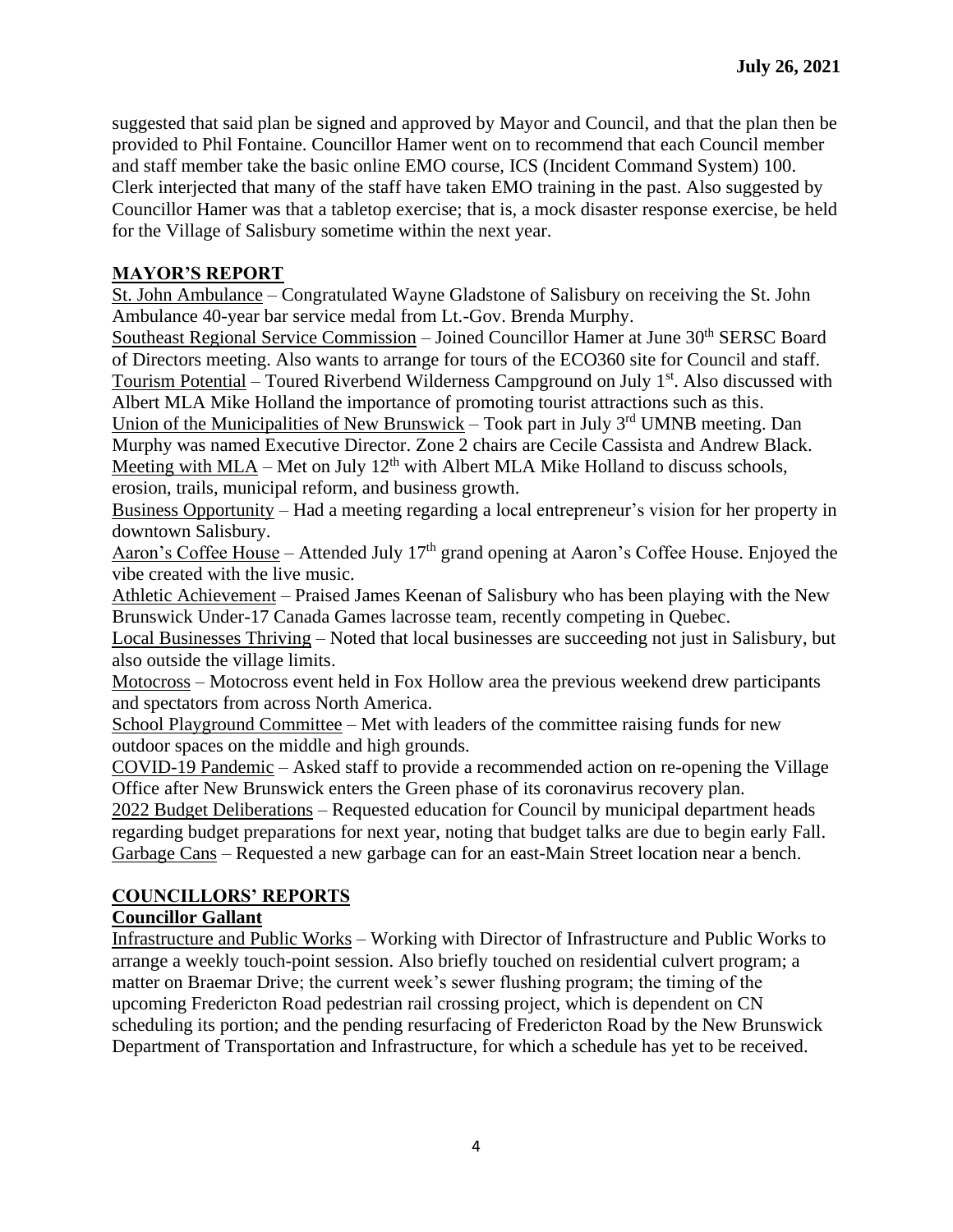# **Councillor Hamer**

Nothing to report.

### **Councillor O'Blenis**

Nothing to report.

### **Councillor Thorne**

Community Days – Explained the organizing committee's plans for Community Days, this year's theme being "Salisbury Gets Social – It's a Celebration!" revealing that the dates for the annual Summer festival are August  $19<sup>th</sup>$  to the  $22<sup>nd</sup>$ . The committee, at its meeting on June  $24<sup>th</sup>$ , decided to focus its committee efforts on the Saturday only, noting that much of the planning to date was under the impression that the province could still be under pandemic restrictions at that time. So, while opening up the Thursday-to-Sunday window of opportunity to any interested community groups, the committee-sponsored live events would be held on August  $21<sup>st</sup>$ , including the parade, bouncy castles, food vendors and some kids activities at the municipal grounds at 56 Douglas Street; while some virtual activities would also be made available, including the colouring contest and craft tutorial. A Community Days mail-out will be prepared for the beginning of August, so the public is urged to notify the Village Office by the end of the current week of any events for the schedule.

ParticipACTION – Thanked the Department of Recreation and Wellness for its hard work during the ParticipACTION Community Better Challenge. Said everyone won by being more active for the 30 days of the challenge.

#### **Councillor Colwell**

All-Terrain Vehicles – Recently met with the president of a local all-terrain vehicle club, inviting them to come to Council in September. The ATV group is seeking Council's thoughts on roadaccess in Salisbury for ATVs.

### **CLERK'S REPORT**

Moncton Wildcats Tickets – Clerk asked if Council was interested in purchasing Moncton Wildcats season tickets, as it has in recent years to give away to volunteers and the public, noting that the team has already begun its ticket drive. Mayor Campbell said the matter had to be deferred since he does not know what is in their departmental budgets at this point. Tickets not to be purchased at this time.

Unsightly Complaints – In recent weeks there have been two received complaint forms regarding unsightly premises. It was pointed out that in the current absence of a by-law enforcement officer the municipality can only respond with letters to offenders, and possible legal action beyond that if the matters in question are not rectified.

Community Days – Already discussed during Councillor Thorne's report.

It was moved by Councillor Hamer and seconded by Councillor Gallant to *'Enter into a closed session.'* MOTION CARRIED

#### **CLOSED MEETING** – **Personnel.**